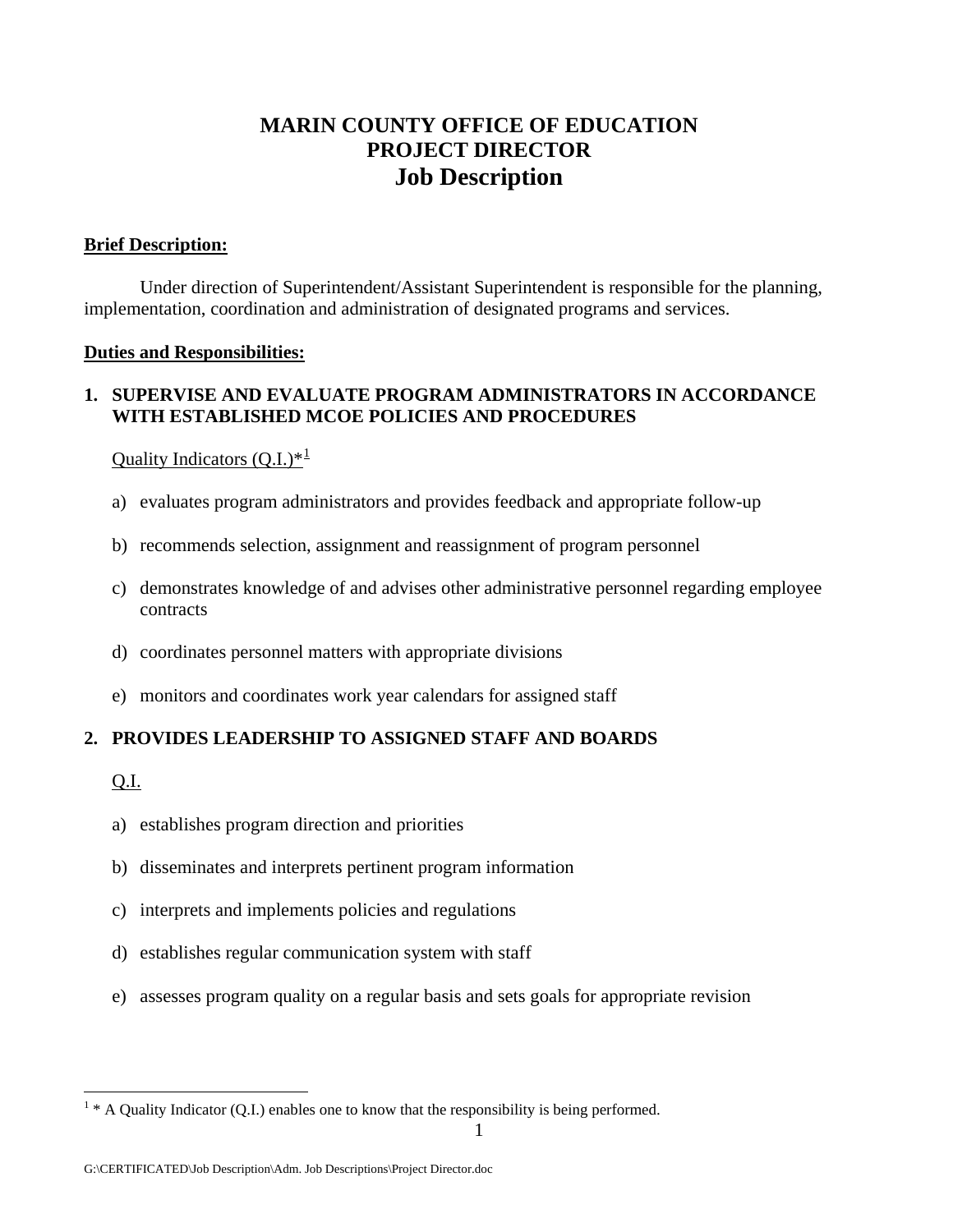#### **3. PROVIDES DIRECTION TO ASSIGNED GOVERNING BOARDS AND COMMITTEES**

#### Q.I.

- a) develops, implements and revises regional plans for program services
- b) conducts necessary needs assessments
- c) ensures plan meets required criteria
- d) meets required submission deadlines
- e) understands and accurately interprets policies and regulations pertaining to a given program
- f) operates program services according to current plan
- g) serves as chief staff person for policy making boards such as SELPA, TECC, etc.

## **4. IS RESPONSIBLE FOR PROVIDING THE MARIN COUNTY BOARD OF EDUCATION WITH INFORMATION REGARDING ASSIGNED PROGRAM**

Q.I.

- a) makes Board meeting presentations
- b) provides written communication with Board regarding program
- c) submits items to Cabinet for Board agenda consideration
- d) prepares reports as requested by Superintendent/Board

## **5. DEVELOPS AND INITIATES NEW PROJECTS WITHIN PROGRAM AREA**

## Q.I.

- a) responds to requests for proposals for specific programs
- b) assesses appropriateness of special project development
- c) develops strategies for new project creation, establishment and implementation